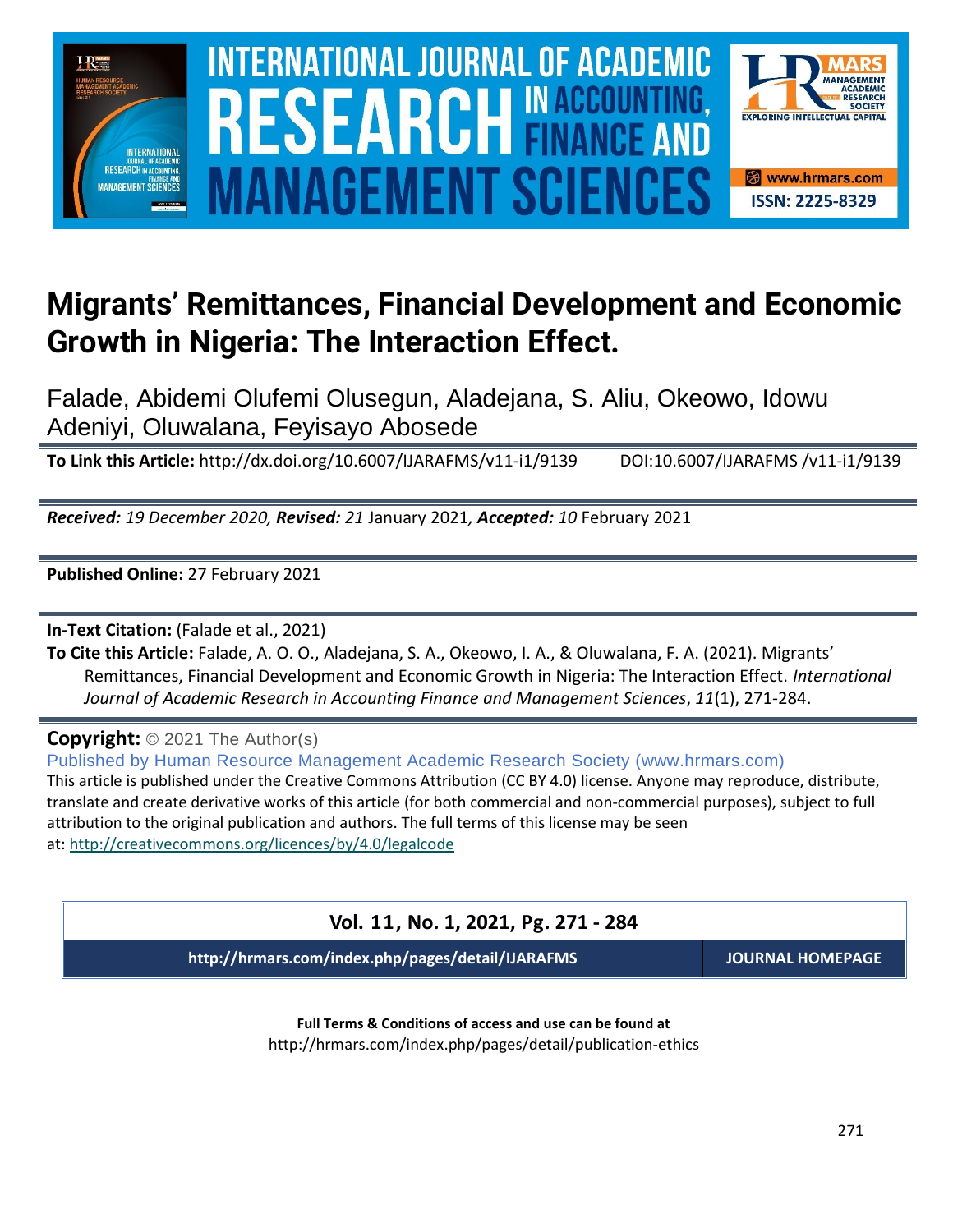

# $\blacksquare$  INTERNATIONAL JOURNAL OF ACADEMIC RESEARCH IN ACCOUNTING, FINANCE AND  $\blacksquare$ SOURCE NEWSLET AND RELEASE OF THE SCIENCE OF THE SCIENCE OF THE SCIENCE OF THE SCIENCE OF THE SCIENCE OF THE SCIENCE **Vol. 1 1 , No. 1, 2021, E-ISSN: 2225-8329 © 2021 HRMARS NAGEMENT SCIE**



## **Migrants' Remittances, Financial Development and Economic Growth in Nigeria: The Interaction Effect.**

Falade, Abidemi Olufemi Olusegun<sup>1</sup>, Aladejana, S. Aliu<sup>2</sup>, Okeowo, Idowu Adeniyi Ph. D<sup>3</sup>, Oluwalana, Feyisayo Abosede<sup>4</sup>

**<sup>1</sup>**Senate Research Consulting Firm, Akungba-Akoko, Ondo-State, 2&3Department of Economics, Samuel Adegboyega University,Ogwa, Edo State, Nigeria, <sup>4</sup>Postgraduate student, Department of Economics, Federal University Oye Ekiti, Ekiti State. Nigeria, <sup>4</sup>Postgraduate student, Department of Economics, Federal University Oye Ekiti, Ekiti State. Nigeria.

Email: Prof.femmy@yahoo.com, aladejana26@gmail.com, Okeowo4hope@gmail.com, feyidada79@gmail.com

### **Abstract**

Previous studied had identified that migrants' remittances are too weak to stimulate economic growth in emerging economies. It is in the realization of this problem that this study examined the interaction effect of migrants' remittances and financial development on economic from 1986-2019 in Nigeria.

The study employed Augmented Dickey-Fuller (ADF) and Phillip Peron (PP) unit root test, Johansen Co-integration and Vector Error Correction Model technique (VECM).

Both the ADF and PP indicated that real-GDP, migrants' remittance, financial development index, the interaction of migrants' remittance and financial development index, and trade openness were integrated of order ( $\Delta = 1$ ). Also, the co-integration relationship was confirmed by the Johansen technique. The VECM confirmed that interaction of migrants' remittance and financial development index and trade openness were directly related to real-GDP; while migrants' remittance inflow was indirectly related to it with their t-statistics (2.21160), (1.82206) , (2.19183) greater than t-values at  $(t_{0.05}= 2.042)$  and  $(t_{0.1}= 1.697)$  respectively. Also, financial development index exhibited an inverse relationship but non-significance.

This study therefore, concluded that the extent to which migrants' remittances influence economic growth in Nigeria depends on how developed her financial market. It was recommended that the Central bank of Nigeria (CBN) should reduce charges on migrants' remittance inflow to Nigeria in line with other African countries to discourage remittances sending through informal channels. The CBN is also encouraged to improve her regulatory framework such as financial instruments, the payment system, financial services and financial institutions in line with  $21<sup>st</sup>$  century standards.

**Keywords:** Migrant Remittance, Financial Development, Exchange Rate, Trade Openness, Vector Error Correction Model Technique (VECM)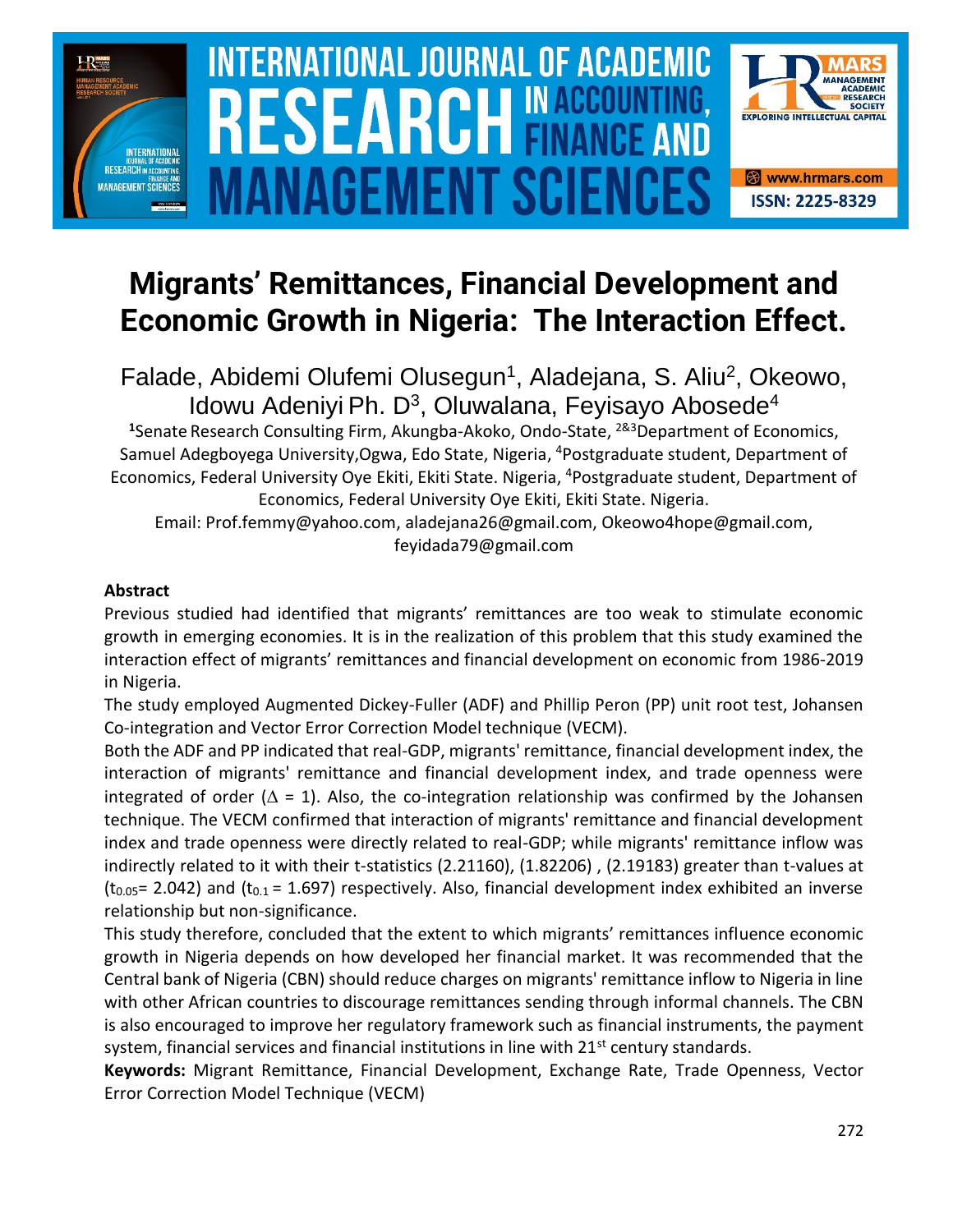**Vol. 1 1 , No. 1, 2021, E-ISSN: 2225-8329 © 2021 HRMARS**

#### **Introduction**

The upsurge rise in migrants' remittances to emerging countries especially the Sub-Sahara countries, has become an important source of foreign funds. In the year 2016 alone world total remittance stood at *\$585.1 billion dollars of which developing economies received 442 billion dollars (World Bank, 2017). In the year 2017, it was \$613 billion indicating an increase of 7% when compared to 2016. In that same year \$ 613 billion dollars representing 73.4% of the entire money went to developing countries. In 2018, it was* \$ 616 billion *dollars*. Nigeria alone has received remittances up to \$246.119 billion from 1977-2016 (Falade, 2019)*.* These figures only capture remittances received through formal channels, while inflows through informal channels are believed to be considerable. In 2011 for instance, the total remittance inflows to Nigeria was \$10.681 billion as against \$1.392 billion in 2004, which was about an increase of 76 % in 10 years. Meanwhile, there is a high tendency that migrants' remittance will continue to grow, with remittance inflow to low middle-income countries growing at a predictable rate of 4.1% and expected to be \$485 billion. Nigeria was the largest recipient of remittances in Sub-Saharan Africa in 2017 with a total value of \$22 billion*.*

According to Falade (2019) transfer of remittance inflows involves both formal and informal channels. The formal channel is known as the documented channel while the informal channel is known as the undocumented channel. In many developing economies, most of the remittances inflow received pass through the informal channel or undocumented channel. For instance, World Bank (2010) remarked that more than 50% of the remittances receive in developing countries passed through informal channels; therefore, resulting in under-estimation of total remittances inflow received. Also, International Monetary Fund (2009) corroborates the claim and disclosed that lack of weak financial institution gives room for use of informal channels as means of transferring funds to African countries and if remittances sent through the undocumented channel are part of the total remittance inflow received by African countries, total remittances would be higher than the present value by 50%. Ratha (2005) attributed the rise in the undocumented channel as a means of transferring funds to the weak financial institutions in many developing countries. In Nigeria, for instance, unstable and distortion of exchange rate policy coupled with unfavourable government policies about the financial market encourage migrants to embrace informal channels or undocumented channels as a means of remitting money back home. On this note, Ali and Hassan (2008) implore the African apex banks to improve on their data collection on formal and informal remittances to know the actual value of remittance inflows received years. Ojapinwa, (2015) also revealed that in Nigeria, workers' remittances by international migrants have increased drastically during the last four decades, but lack of well-developed financial institutions under-estimate its actual value.

The importance of remittances to financial development cannot be overemphasis since it has been confirmed in some quarters that remittances stimulate financial development. On this note, the World Bank (2013) emphasizes building effective institutions and promoting financial development as priorities now and in the future to stimulate economic growth. Hamma (2016) revealed that there is a need for financial development to complement remittances to ensure economic growth. Also, in the Nigerian context Babatunde, Olayinka and Okwy (2011) revealed that remittances stimulate financial development by providing funds to both the private sector and the public sector. At present the inflow of migrants' remittances serves as a growing source of foreign funds for many developing countries Nigeria inclusive. These inflows double the official aids received by developing countries. In 2016 alone, the *developing countries received remittances up to US\$585.1 billion, while from* 1977- 2016, Nigeria received remittance up to \$246.119 billion (World Bank, 2017; Falade, 2019). Given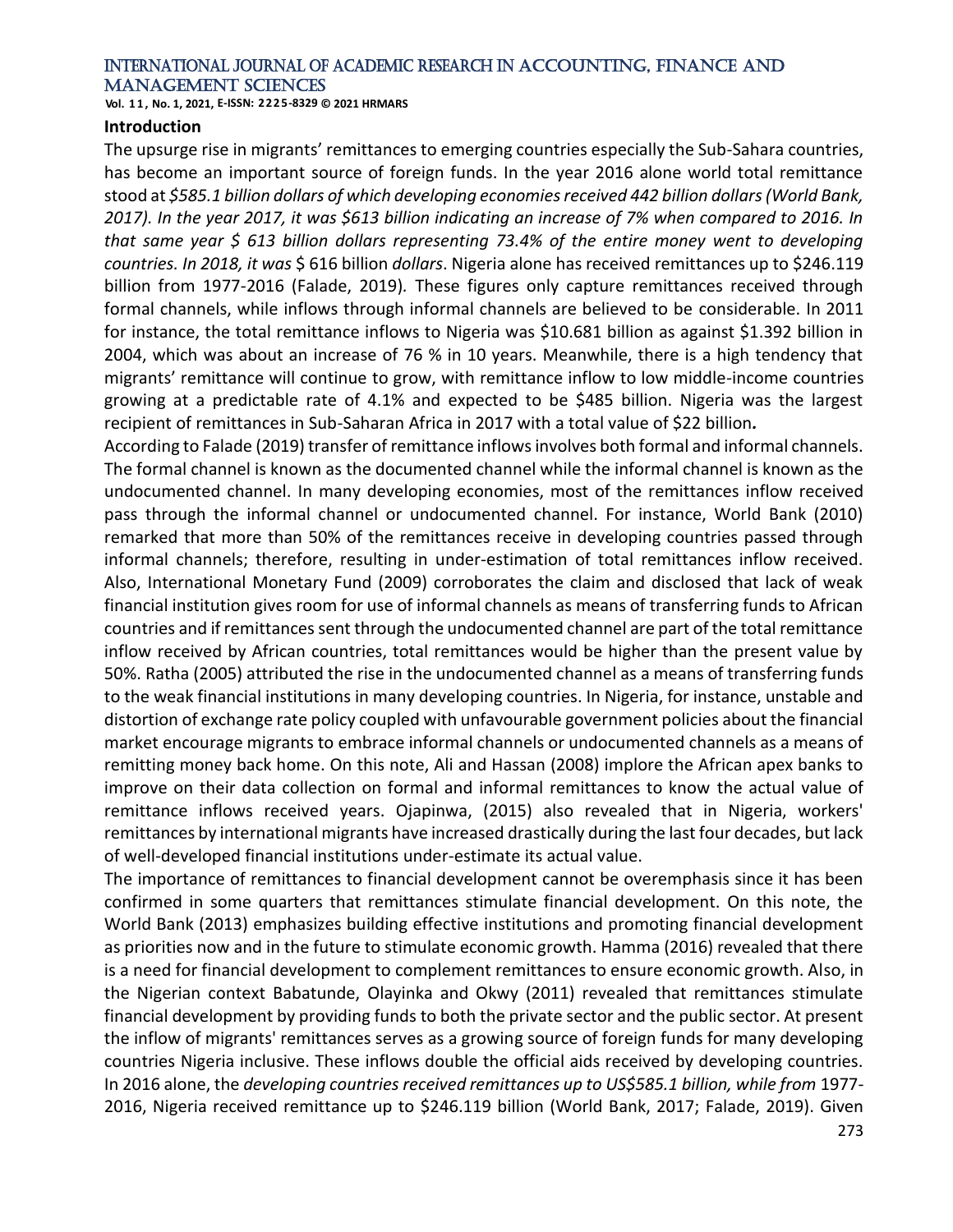**Vol. 1 1 , No. 1, 2021, E-ISSN: 2225-8329 © 2021 HRMARS**

this, the study examined the interaction effect of migrants' remittances and financial development on economic growth in Nigeria.

### **Statement of the Problem**

Past studies had identified the upward surge in remittances inflow to developing countries with many of these studies examined its effect on different macro-economic variables; such as on poverty, financial development, education and many. For instance, Iheke (2012); Koay and Keong (2013) and Muhammad, Arif, and Qayyum (2012) have established a direct and significant effect of remittances inflow on economic growth. Also, studies that include Adeleye (2018), and Anyawu and Erhjikarpor (2009) in Nigeria arrived at the same conclusions. Also, studies that include Adenutsi (2011); Catrinescu, Miguel, Piracha, and Quillin, (2009); Jongwanich (2008); Pradhan, Upadhyay, and Upadhyaya (2008); Ratha (2005) had confirmed that remittances stimulate financial development. In the Nigerian context too Babatunde, Olayinka and Okwy (2011); Ojapinwa (2015) have arrived at varying conclusions over the effect which remittances had on financial development over the years. Also, Aladejana et al (2020) discovered that remittances have a strong and statistically impact on poverty reduction; while, Falade (2019) concluded that such effect is tentative on poverty reduction due to the fact that house-hold spend more of remittance received on consumption. Despite these findings, migrants' remittances had been identified to be too weak to stimulate growth. Therefore, a strong financial development system is needed. It is in the realization of this problem that this study investigated the interaction effect of migrants' remittances and financial development on economic growth in Nigeria from 1986-2019.

The study was motivated by the fact that over the years, Nigerian level of financial development and international remittances have not explicitly and positively influenced economic growth. Therefore, the study contributed to existing knowledge through empirical validation by showing that the impact of remittances on economic growth depends on the level of financial development.

### **Literature Review**

Englama (2009) defined migrants' remittance as money transfer by workers in foreign countries to their place of birth or home countries. International Monetary Fund (2009) interprets it as the compensation of employees or workers that are transfers to their households in the country of origin. It also involves wage, salary and value of in-kind benefits received by employees residing abroad. Falade (2019) sees it has a movement of cash or kind from migrants reside country to his country of origin which can either be through formal or informal channels. The formal channel is known as the documented channel, while the informal channel is known as the undocumented channel. The major players involved in remittance inflow are the migrant/ sender, channel and receiver (Falade, 2019). The effectiveness of migrants' remittance on economic growth depends on channel and the usage of the proceeds received by the receiver. On channel, it hangs on financial development of financial institutions of the recipient's country. This plays major role due to inter-play of macro-economic indices that respond to both monetary and fiscal mechanism. For the receiver/ household, when house-hold invests remittances received into more productive economic activities, there would be increase in consumption pattern and saving.

Financial development involves continuous quality delivery by financial institutions in terms of efficiency in financial instruments, the payment system, and financial services. Past studies and literature had identified different indicators variable as a proxy for financial development using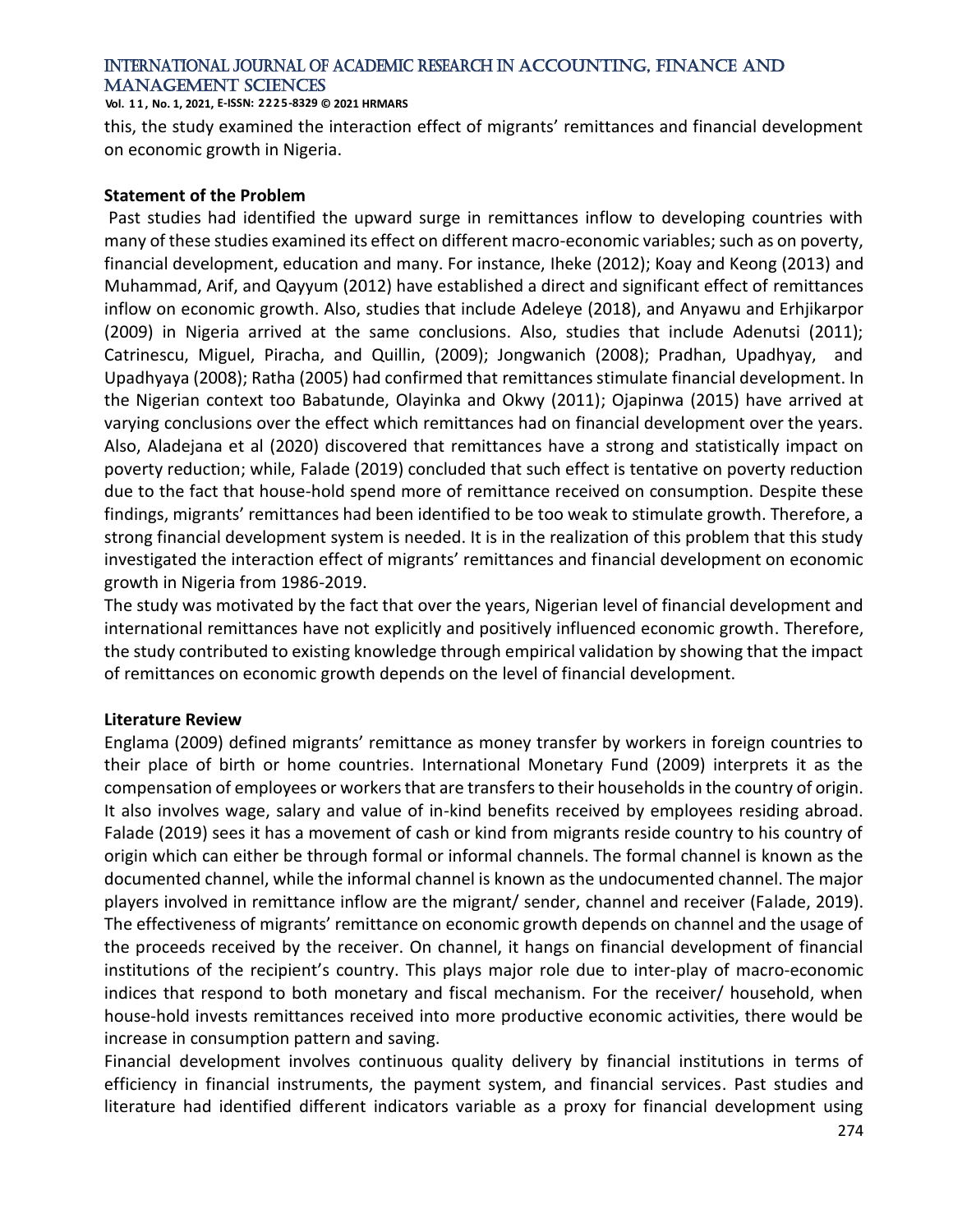#### **Vol. 1 1 , No. 1, 2021, E-ISSN: 2225-8329 © 2021 HRMARS**

specific characteristics of the financial system of countries involved as selection criteria for the proxy variables. The selected proxy variables for financial development index are embedded in the size of the financial market, type of financial institutions present and type of monetary system adopt in such a country. Past studies that include Jung, (1986); Darrat (1999); Liu, Song, and Romilly (1997) had identified M1, M2 and M3 to nominal GDP as the financial sector indicators. Also, Babatunde *et al., (*2011); Hamma (2016) had identified the value of credit to the private sector to GDP in constant prices or money supply (M2) to GDP as a proxy. In this present 21<sup>st</sup>-century financial sector development has embraced technology input, therefore, become a central nerve to economic development through the availability of funds and other financial services. Presently in developing countries it has improved capital accumulation, technological progress and increases accessibility to funding by low-income households.

The interaction effect means that a combination of two or more variables to effect change on other variables. In this study, it implies that the combination of migrants' remittance and financial development to jointly cause change in economic growth. Economic growth encompasses so many factors, especially growth that involves citizens' welfare. As a result of this, one variable maybe too weak to significantly influence change in it. It has been noted in past studies that migrants' remittance is too weak to stimulate growth. For instance, Altin (2013), Ahamada and Coulibaly (2013), Zuniga (2011), Acosta, Lartey, and Mandelman (2007) and Chami, Fullenkamp, and Jahjah (2003) discovered in their separate studies that remittances have retarded growth in developing nations. The interaction effect of migrants' remittance and financial development means that the combine effects of migrants' remittance and financial development on economic growth.

### **Empirical Studies**

Studies carried out-side Nigerian shore that includes Iheke (2012); Koay and Choong (2013) and Muhammad, Arif, and Qayyum (2012) had confirmed that remittances had a direct and significant effect on economic growth. Also, studies that include Adeleye (2018), and Anyawu and Erhjikarpor (2009) in Nigeria arrived at the same conclusions. In the same way, studies that include Adenutsi (2010); Catrinescu (2009); Jongwanich (2007); Pradhan *et al.,* (2008) and Ratha (2005) had confirmed that remittances stimulate financial development. In the Nigerian context too Babatunde, Olayinka and Okwy (2011) and Ojapinwa (2015) have arrived at varying conclusions over the impact which remittances had on financial development. Also, Hamma (2016) examined the combined effect of remittances and financial development on economic growth in MENA countries. In Nigerian context studies are still lacking in this area. Hence, this study filled this gap, by examining the interaction effect of remittances and financial development on economic growth in Nigeria.

### **Theoretical Framework**

The theory of exogenous growth was adopted as the theoretical framework for this study. The theory assumes that growth could only occurs in the economy as a result of influence outside the economy's boundary. According to the theory, growth in the economy is a direct function of technological progress which is often endogenously determined by model outside the economy. For this study, exogenous growth is adopted due to the fact that technological progress has helped financial institution through financial development by easy the facilitation and movement of funds from one country to another which directly influence economy growth in a country. For instance, technological progress has reduced under-estimation of total remittances inflow received by recipient's country,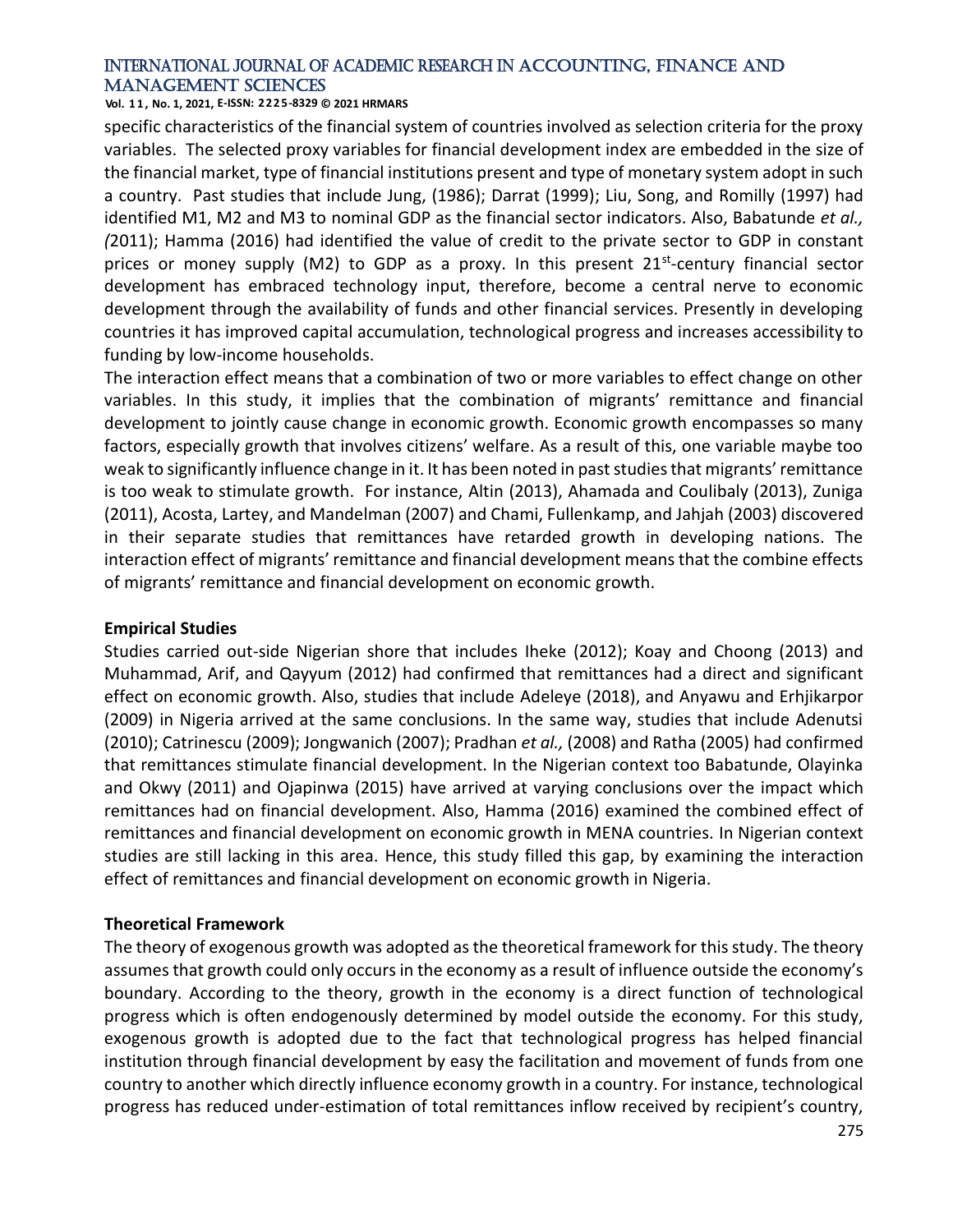**Vol. 1 1 , No. 1, 2021, E-ISSN: 2225-8329 © 2021 HRMARS**

especially if the migrant's remittance passes through formal channel. Also, the technological progress has facilitated development in financial institution in areas like, deposit money bank, microfinances, Automated Teller Machines (ATMs), Point of Sale (POS), mobile agent and other forms of financial services. According to Solow (1991), reduction in aggregate production could be due to climate deficiencies or other factors not accounted for in the model. The Cobb-Douglas (1928) production function, also known as the neoclassical production function is used to expressed the theory as follows:

$$
Y = AL^{\beta}K^{\alpha} \quad \dots \quad \dots \quad \dots \quad (i)
$$

Where: α+β=1*, Y*= output, *L*= labour, and *K*= capital

In equation *i* above, there could only be improvement in output from *Y* to *Y <sup>1</sup>* when technology is added to the equation i. Therefore, adding technology to equation *i,* we have

$$
Y^1 = T (AL^6 K^{\alpha}) \dots \dots \dots \dots \dots (ii)
$$

*Where*  $Y^1$  = Improved total output, T= the rate of technological progress which changes over time.

From the equation ii above, the inclusion of the technology variable freed the neoclassical theory from the doom saying of Malthus and Ricardo which indicates the ultimate destiny of mature economies in terms of the more acceptable but still rather conservative stationary state, where all real variables grow at a constant and proportional rate.

### **Data and Methodology**

### **Model**

The model for this study was built on Hamma (2016) model with modification and inclusion of trade openness variable according to the exogenous growth theory adopted for this study. The baseline model of Hamma (2016) is given below in linear form;

*WGDP = (REM, FINDVP, REM\*FINDVP, X, Л, Ƴ) … … … (iii)*

Where;

 $WGDP = Growth of real GDP per capita, REM =$ Remittances inflow,

FINDVP = Financial development, REM\*FINDVP = remittances inflow and financial development, X = Standard set of determinants of economic growth,  $\Pi$  = The time-specific effect, Y =An unobserved country-specific effect

The modified model of Hamma (2016) for this study was given below;

*RGDP = f (REM, FIDV, REM\*FIDV, OPEN) … … … (iv)*

Where; RGDP = Real-GDP (proxy for economic growth), *REM*= Migrants' remittance inflow, FIDV = Financial development index, *REM\*FIDV =* The interaction of migrants' remittances and

financial development, and OPEN= Trade openness

The rationale for modifying Hamma (2016) model is because of two reasons. First, the exogenous growth is part of neo-classical theory that assumes free trade; therefore, trade openness was included in the model. In addition, only variables of interest according to the objective were included in the model.

In the equation iv above, three variables that include real-GDP, migrants' remittance and interaction of migrants' remittances and financial development were converted into natural log form in order to avoid scaling problems that occur due to high variables. The rationale for converting them was that they all have high values compare to other variables in the model that were in ratio form. Therefore, it helps to eliminate having estimated co-efficient values more than 100% in their absolute values. Otherwise known as scaling problem.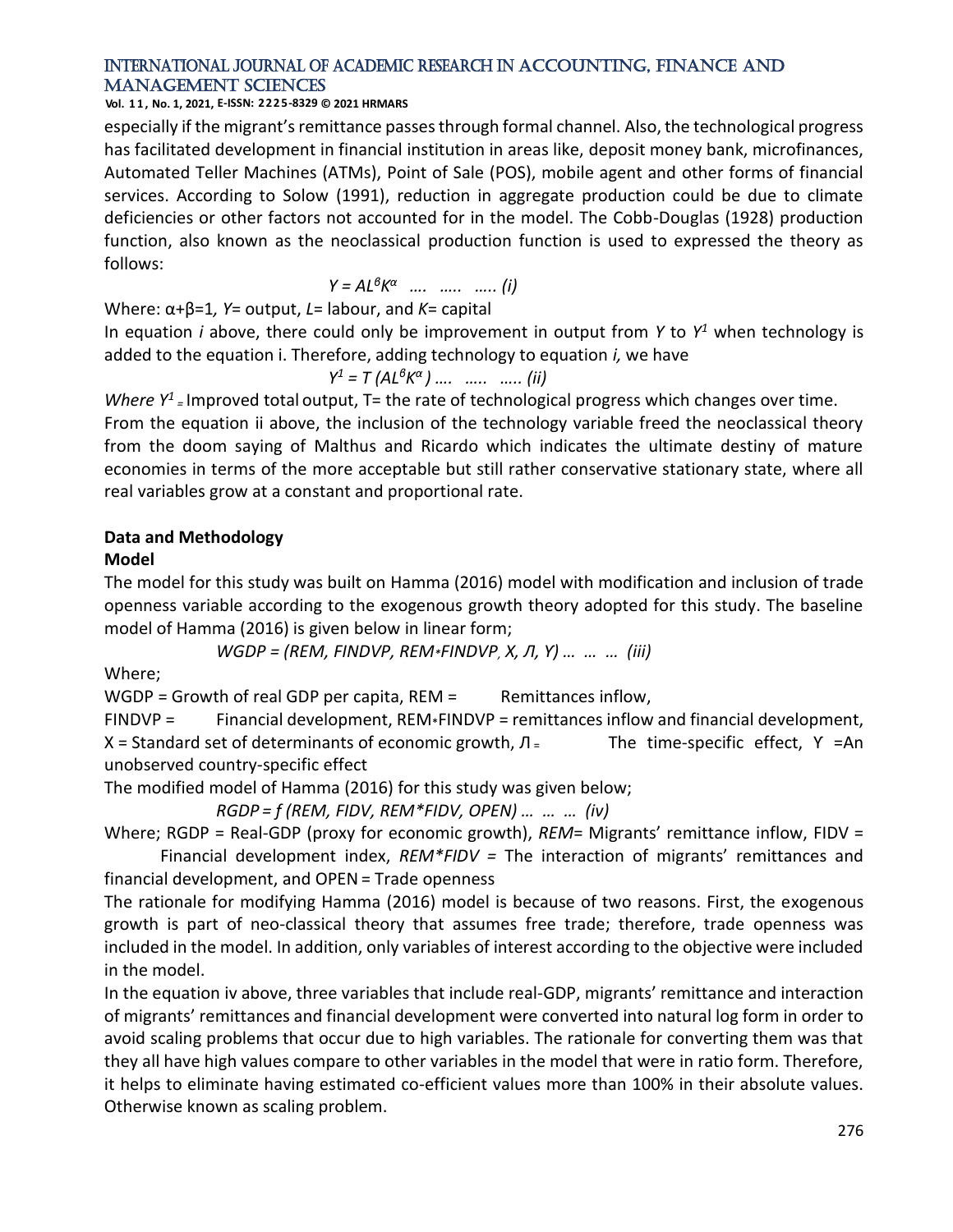**Vol. 1 1 , No. 1, 2021, E-ISSN: 2225-8329 © 2021 HRMARS**

In econometric form, equation (iv) becomes

 $ln$ *RGDP* =  $\pi_0$ +  $\pi_1$ lnREM +  $\pi_2$ FIDV+ $\pi_3$ lnREM \* FIDV +  $\pi_4$ OPEN +  $\mu$ t………………(v) **The** *a-priori* **expectation is:**  $\pi_1 > 0$ ,  $\pi_2 > 0$ ,  $\pi_3 > 0$ , and 0  $\pi_4 > 0$ 

|  | Table 1: Definition and Measurement of Variable |
|--|-------------------------------------------------|
|--|-------------------------------------------------|

| <b>Variables</b> | <b>Measurement</b>                                      | <b>Source</b> |                          |                 |
|------------------|---------------------------------------------------------|---------------|--------------------------|-----------------|
| <b>RGDP</b>      | The total value of goods and services produced          | <b>CBN</b>    | Statistical              | <b>Bulletin</b> |
|                  | yearly which have been adjusted for price changes       | 2019          |                          |                 |
|                  | (i.e. inflation and deflation)                          |               |                          |                 |
| <b>FIDV</b>      | Percentage of the value of credit to the private sector | <b>CBN</b>    | Statistical              | <b>Bulletin</b> |
|                  | divided by GDP in constant prices.                      | 2019          |                          |                 |
| <b>REM</b>       | The total value of transfer money by foreign workers    |               | World Bank Development   |                 |
|                  | to their home country.                                  |               | Indicator, 2019          |                 |
| <b>REM*FIDV</b>  | Multiplication of financial development index value     |               | Researcher's compilation |                 |
|                  | and migrants' remittance inflow value                   |               |                          |                 |
| <b>OPEN</b>      | The sum of exports and import of goods and services     | <b>CBN</b>    | <b>Statistical</b>       | <b>Bulletin</b> |
|                  | divided by GDP in constant prices                       | 2019          |                          |                 |

### **Result and Discussion**

### **Table 2: Unit Root Test**

| Augmented Dickey Fuller (ADF) |                  |                |       |   | Phillip Peron (PP) |             |       |    |
|-------------------------------|------------------|----------------|-------|---|--------------------|-------------|-------|----|
| Variable                      | Test             | critical<br>5% | Level | S | Test               | 5% critical | Level | S  |
|                               | <b>Statistic</b> | value          |       |   | <b>Statistic</b>   | value       |       |    |
| <i>In</i> RGDP                | /3.182060/       | /2.960411/     | I(1)  | S | /3.182060/         | /2.960411/  | I(1)  | S  |
| <b>InREM</b>                  | /6.589511/       | /2.960411/     | 1(1)  | S | /6.488589/         | /2.960411/  | I(1)  | S  |
| <b>FIDV</b>                   | /5.069652/       | /2.960411/     | 1(1)  |   | /5.132461/         | /2.960411/  | I(1)  | -S |
| InREM*FIDV                    | /6.408033/       | /2.960411/     | 1(1)  | S | /6.410882/         | /2.960411/  | I(1)  | S  |
| <b>OPEN</b>                   | /6.563847/       | /2.960411/     | 1(1)  | S | /6.579185/         | /2.960411/  | I(1)  | S  |
| S indicates stationary        |                  |                |       |   |                    |             |       |    |

*Source: Researcher's Compilation from E-view-9* 

The ADF and PP results indicated that all the variables were integrated order of one ( $\Delta$  = 1). This, therefore, gave justification for the use of Vector Error Correction Model technique (VECM). The economic implication of this finding is that at integrated of order ( $\Delta = 1$ ), all the variables were individually stable without influence from other economics variables. Therefore, they become independent of themselves.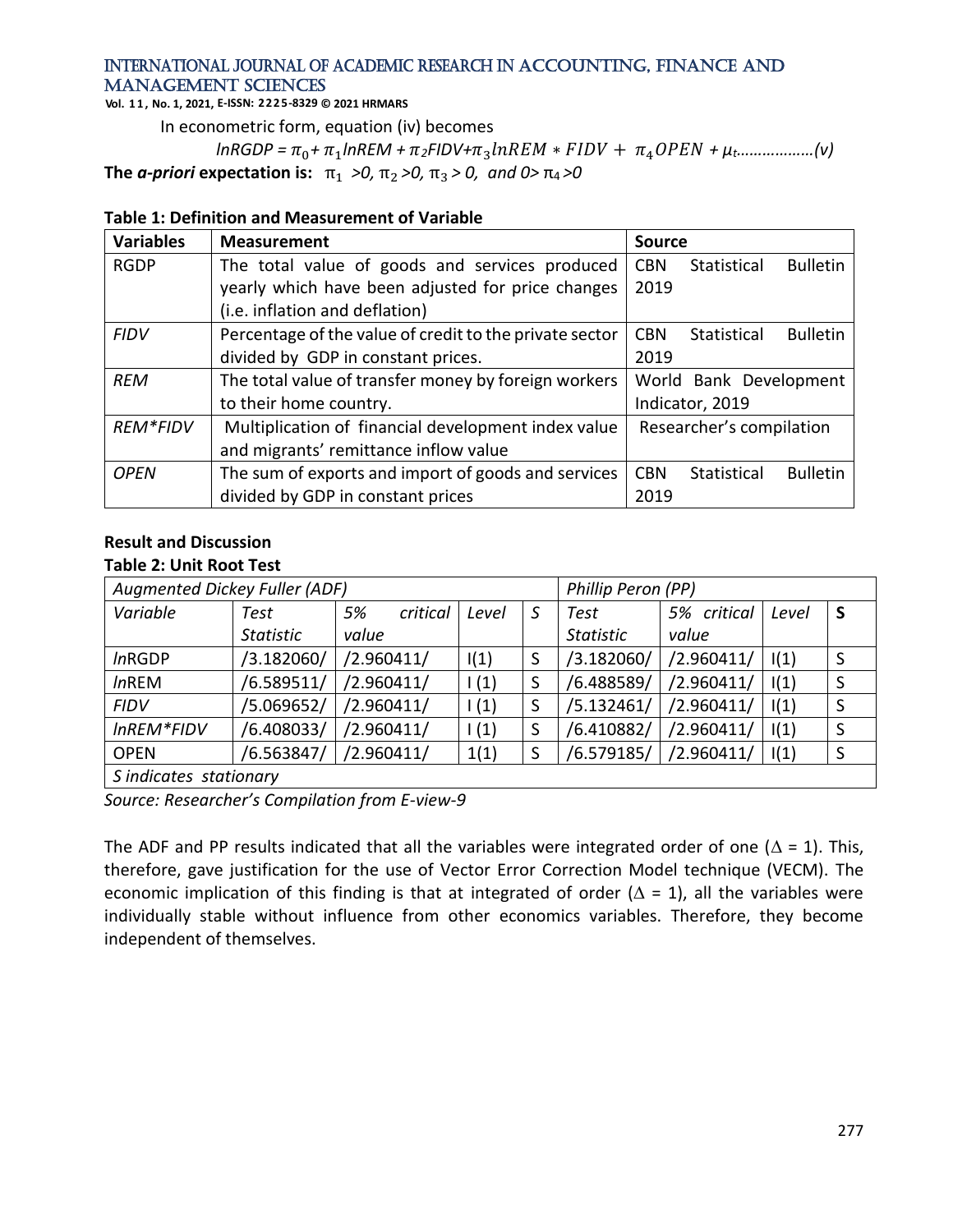**Vol. 1 1 , No. 1, 2021, E-ISSN: 2225-8329 © 2021 HRMARS**

### **Table 3: Johansen Co-Integration Test**

| <b>Trace Max-Eingen Statistics</b>                                  |                   |                   | <b>Max-Eingen Statistics</b> |                   |                   |            |  |
|---------------------------------------------------------------------|-------------------|-------------------|------------------------------|-------------------|-------------------|------------|--|
|                                                                     |                   | Critical value at |                              | Max-Eingen        | Critical value at | Prob       |  |
| $H_0$                                                               | <b>Trace</b>      | 5% level          | Prob                         | <b>Statistics</b> | 5% level          |            |  |
|                                                                     | <b>Statistics</b> |                   |                              |                   |                   |            |  |
| $r = 0$                                                             | 217.5653          | 95.75366          | $0.0000**$                   | 101.3480          | 40.07757          | $0.0000**$ |  |
| $r = 1$                                                             | 116.2173          | 69.81889          | $0.0000**$                   | 73.81587          | 33.87687          | $0.0000**$ |  |
| $r = 2$                                                             | 42.40143          | 47.85613          | 0.1478                       | 17.31207          | 27.58434          | 0.5532     |  |
| $r = 3$                                                             | 25.08936          | 29.79707          | 0.1583                       | 13.21328          | 21.13162          | 0.4328     |  |
| $r = 4$                                                             | 11.87608          | 15.49471          | 0.1630                       | 11.84864          | 14.26460          | 0.1165     |  |
| $r = 5$                                                             | 0.027436          | 3.841466          | 0.8684                       | 0.027436          | 3.841466          | 0.8684     |  |
| $**$ indicato rejection of pull punothecic at the $\Omega$ OF loyal |                   |                   |                              |                   |                   |            |  |

\*\* *indicate rejection of null hypothesis at the 0.05 level*

*Source: Researcher's Compilation from E-view-9* 

As indicated in Table 3 above, the t - statistics associated to the co-integration analysis of both Trace and Max-Eingen statistics at r=0 and r=1 were higher than the critical value at 5% significance level. The implication of this result was that there was evidence of long-run association between the variables.

### **Table 4: Lag Order Selection (Max 1)**

| Lag                                                    | LoaL      | LR        | <b>IFPE</b> | AIC       | ιsc             | HQ           |
|--------------------------------------------------------|-----------|-----------|-------------|-----------|-----------------|--------------|
|                                                        | F55.97699 | ΝA        | 2.20e-06    | 13.998515 | 14.276061       | 14.088988    |
|                                                        | 110.7405  | 258.1432* | $5.01e-10$  | -4.434873 | $1 - 2.492052*$ | $-3.801562*$ |
|                                                        | 152.1249  | 48.05926  | 4.70e-10*   |           |                 | -3.606102    |
| lik taalisastaa laan sudan salsataal loo tha suitsuisu |           |           |             |           |                 |              |

*\* indicates lag order selected by the criterion*

*Source: Researcher's Compilation from E-view-9* 

In table 4 above, majority of the criteria selector selected the maximum lag order of 1. Therefore, the study selected maximum lag order of 1 for the VECM

### **Vector Error Correction Estimates**

### **Table 5: Vector Error Correction Estimates**

| CointEq1:                                                                                      | $-0.031810$             | $R^2$ : 0.509415                     |                           |                        |  |  |
|------------------------------------------------------------------------------------------------|-------------------------|--------------------------------------|---------------------------|------------------------|--|--|
|                                                                                                | (0.01263)               | Adj R <sup>2</sup> squared: 0.331020 |                           |                        |  |  |
|                                                                                                | $[-2.51861]$            | F-statistic: 2.855548                |                           |                        |  |  |
| $\Delta$ (InRGDP(-                                                                             | $\triangle$ (InREM(-1)) | $\Delta$ (FIDV(-1))                  | $\Delta$ (InREM*FIDV(-1)) | $\triangle$ (OPEN(-1)) |  |  |
| 1)                                                                                             |                         |                                      |                           |                        |  |  |
| 0.371452                                                                                       | $-0.073346$             | $-0.301034$                          | 0.086644                  | 0.073830               |  |  |
| (0.17319)                                                                                      | (0.03346)               | (0.29463)                            | (0.03918)                 | (0.04052)              |  |  |
| $[2.14475*]$                                                                                   | $[-2.19183**]$          | $[-1.02174]$                         | $[2.21160**]$             | $[1.82206*]$           |  |  |
| Standard errors in () & t-statistics in [], t-value (t $_{0.05}$ = 2.042, & t $_{0.1}$ = 1.697 |                         |                                      |                           |                        |  |  |
| ** & * indicate statistically significant at the 0.05 and 0.1 level                            |                         |                                      |                           |                        |  |  |

*Source: Researcher's Compilation from E-view*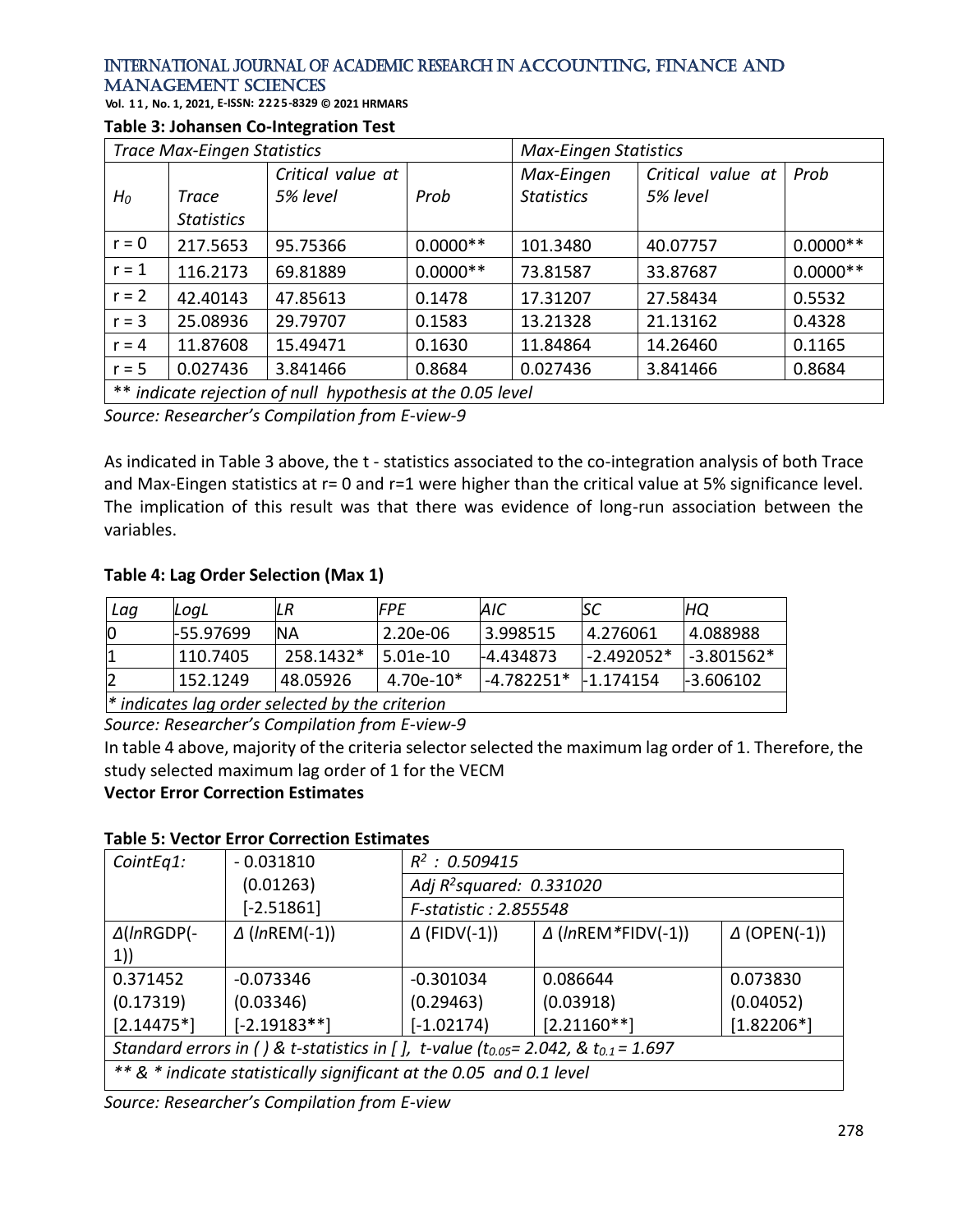**Vol. 1 1 , No. 1, 2021, E-ISSN: 2225-8329 © 2021 HRMARS**

The findings from Table 5 shows that the lagged error correction ECM (-1) included in the model to identify the long run dynamics between the co-integrating series was correctly signed (negative) and statistically significant. The ECM(-1) absolute co-efficient was 0.031810 and significant at 5% level, judging from t-value (t<sub>0.05</sub>= 2.042) that was less than the absolute t-statistic (2.51861) at 5 % level. This confirmed that long run causality ruined among the variables, with the implication that disequilibrium that occurs in the model due to economic situation is yearly corrected at an adjustment speed of 3.18%.

The results for real-GDP of one lagged period was significant with a direct effect. The *t*-statistic (2.14475) was greater than the *t*-value (t<sub>0.05</sub> = 2.042) at 5 % significance level. In economic term, this implies that increase in yearly performance of finished goods and services produced which have been adjusted for price changes (i.e. inflation and deflation) is often influence by its previous year contribution. The direct and significant nature of real-GDP could be attributed to two reasons. First, real gross domestic product is an inflation adjusted sum of sectoral contribution usually within a year; therefore, its yearly performance is often more than previous estimation when expressed in baseyear prices. Secondly, real-GDP offers a better base for judging long-term national economic performance than other indicator like nominal GDP, [GDP price deflator,](https://www.investopedia.com/terms/g/gdppricedeflator.asp) etc. because it more easy to ascertain increase in production and service when using real-GDP due to price changes ( i.e. inflation and deflation). Therefore, previous economic growth directly influenced current growth. Also, studies like, Adeleye (2018) and Hamma (2016) arrived at the same conclusion.

The estimated coefficient of the natural log of migrants' remittances in table 4 was –0.073346 and statistically significant, implying that migrants' remittances were a robust instrument that adversely affected real-GDP in Nigeria. Specifically, the result showed an indirect relationship between migrants' remittances and real-GDP in the Nigeria's context. The economic implication of this, is that continuously increase in migrants' remittances in either cash or kind from depressed economic growth. The negative sign of the migrant remittances was contrary to the *a priori* expectation. The causes of this have been attributed to many factors. For instance, World Bank (1997) remarks that growth in an economy encompasses the broad quality of the country's non-financial institutions. This therefore, implies that migrant's remittance inflow also required the support of non-financial institutions to influence growth in Nigeria. The issue of brain drain is also identified as a problem facing developing countries Nigeria inclusive. Also, most of the received cash or kind by recipients are often used on temporal consumption which are not productivity like investment. In view of this, Falade (2019) recommends that migrant 's remittances could only have a lasting effect on poverty reduction and other macro-economic variables when house-hold invests money received on more productivity businesses. Also, studies that include Ahamada and Coulibaly (2013), Altin (2013), Zuniga (2011), Acosta *et al.,* (2007) and Chami *et al.,* (2003) that discovered in their separate studies that remittances have had adverse effects on growth; therefore, retarded growth in developing countries. On the other hand, studies that include Adeleye (2018); Iheke (2012); Koay and Choong (2013) and Muhammad *et al.,* (2012) had confirmed that remittances had direct impact on economic growth.

The VECM result showed an inverse relationship between financial development and real-GDP but non-significant at the conventional level of 5% and 10%. This finding implies that over the years financial development has not stimulated growth in Nigeria. The inverse and non-significance relationship established between financial development and economic growth may be a result of low levels of financial development in developing countries Nigeria inclusive. Also, Babatunde *et al.,*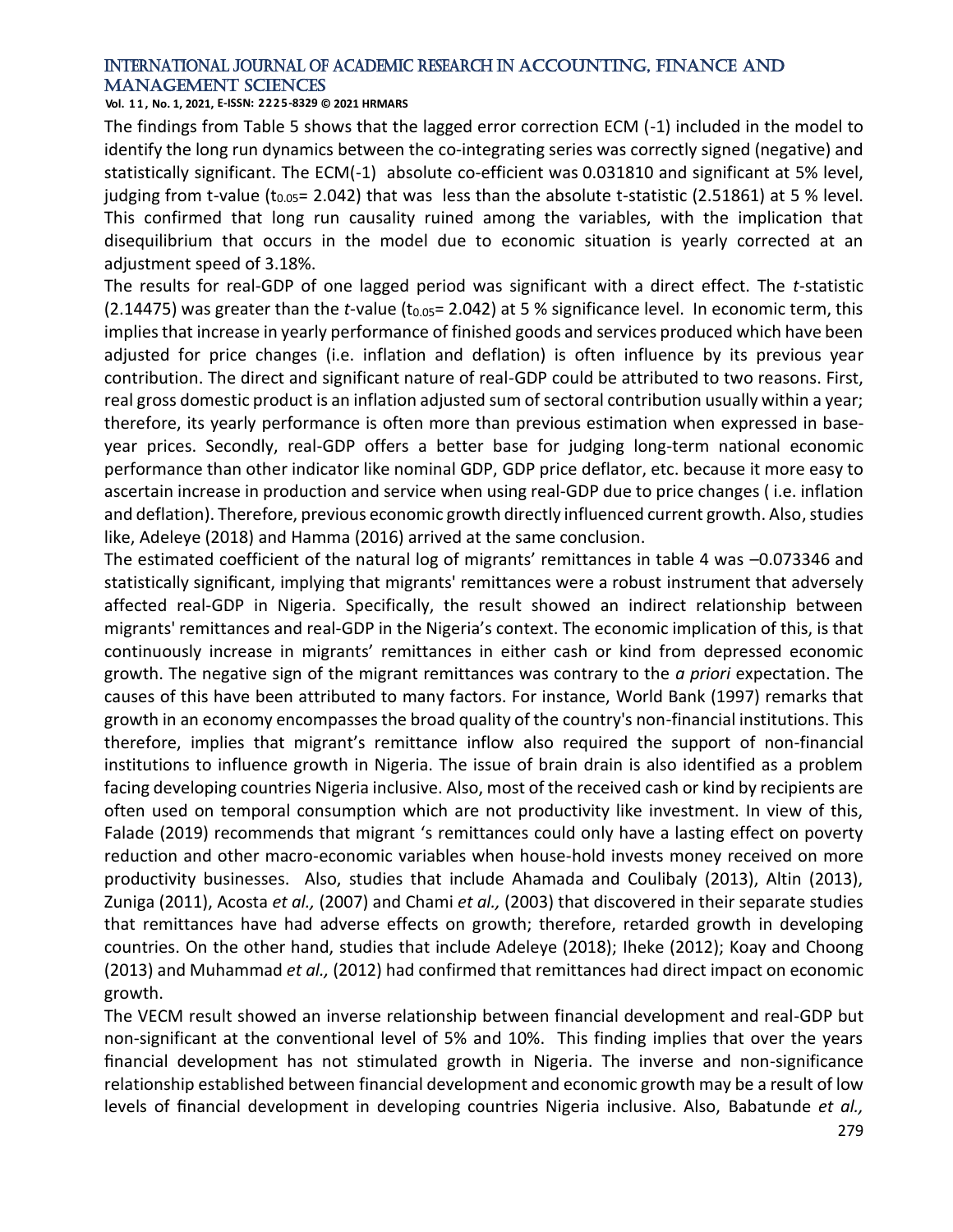**Vol. 1 1 , No. 1, 2021, E-ISSN: 2225-8329 © 2021 HRMARS**

(2011) revealed that the Nigerian financial sector that is part of financial development is characterized by a shortage of funds, therefore, reduce their credit to the private sector. This finding was in line with the study of Demetriades and Law (2006) and Ekpeno (2015) that discovered that financial development has zero effect on economic growth in less developed countries and Sub-Sahara African countries. Also, many reasons for the inverse and non-significance relationships have been established in the literature. For instance, Demetriades and James (2011) attributed this to natural resource endowments. Therefore, the majority of SSA economies are driven by natural resource endowments such as crude oil, which serve as a source of income to many of the developing countries. Also, there is a low-level banking culture in developing countries, therefore, the majority of funds are in circulation. This, therefore, reduces the ability of financial institutions especially the banking sector to create funds and supply funds to the deficit side of the economy.

The result in table 5 showed that the natural log of the interaction effect of migrants' remittance and financial development index had a positive influence on real-GDP. It showed that for every 1% increase in natural log of the interaction effect of migrants' remittance and financial development index rate differential had an approximately 8.7% increase in the real-GDP in Nigeria, provided other factors were kept constant. The variable was statistically significant in influencing real-GDP, judging from the t-value of 2.21160, which was greater than  $t_{0.05}$ = 2.042 at 5% significance level. The implication of this finding is that access to credit facility by organizations, businesses, individual, and strong financial base with migrants' remittance inflow jointly influence economic growth in Nigeria. Also, study by carried out by Hamma (2016) confirmed that the interaction of remittance and financial development index boosts the economic growth of less developed countries.

The result indicated that a positive relationship existed between trade openness and real gross domestic product at 10% significance level. Implying that trade openness had a direct effect on real gross domestic product. However, the establishment of a positive influence of trade openness on growth conformed to economic theory. The argument here was that more inflow of remittance, financial aids, foreign earning and free trade boost economic growth. Additionally, trade openness may influence economic growth positively once there is evidence of foreign currency in terms of remittances inflow. This finding was inconsistent with the study of Hamma (2016) that discovered that trade openness had a direct and significant effect on economic growth.

### **Impulse Response Result**

Impulse response result is shows below to explain shock from one variable to others. The method of impulse response adopted in this study was multiple bar chart and the decomposition employed is Cholesky –dof adjusted method for a period of 5 years.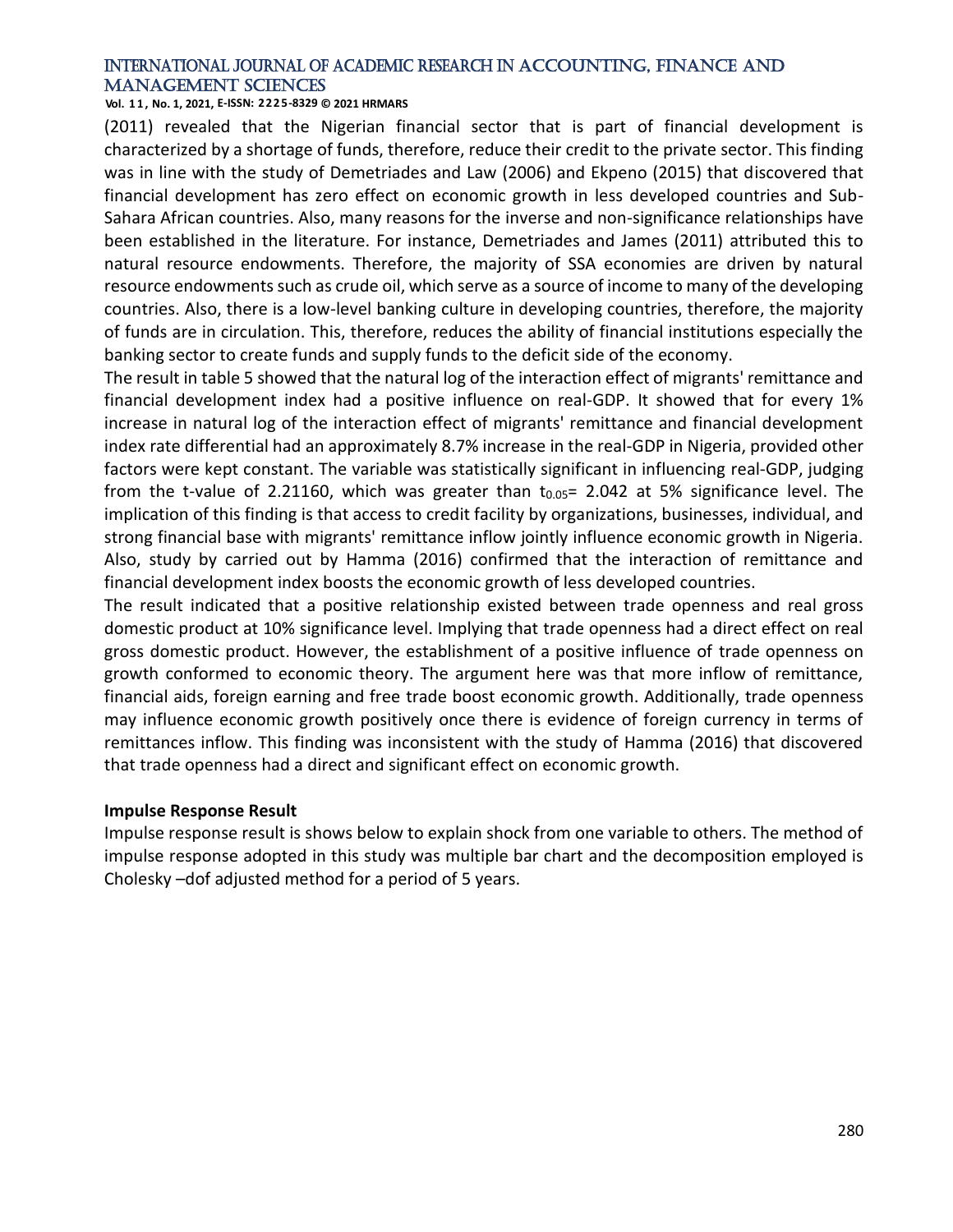









Response of LNREM to Cholesky One S.D. Innovations



Response of LNREM\_FIDV to Cholesky One S.D. Innovations

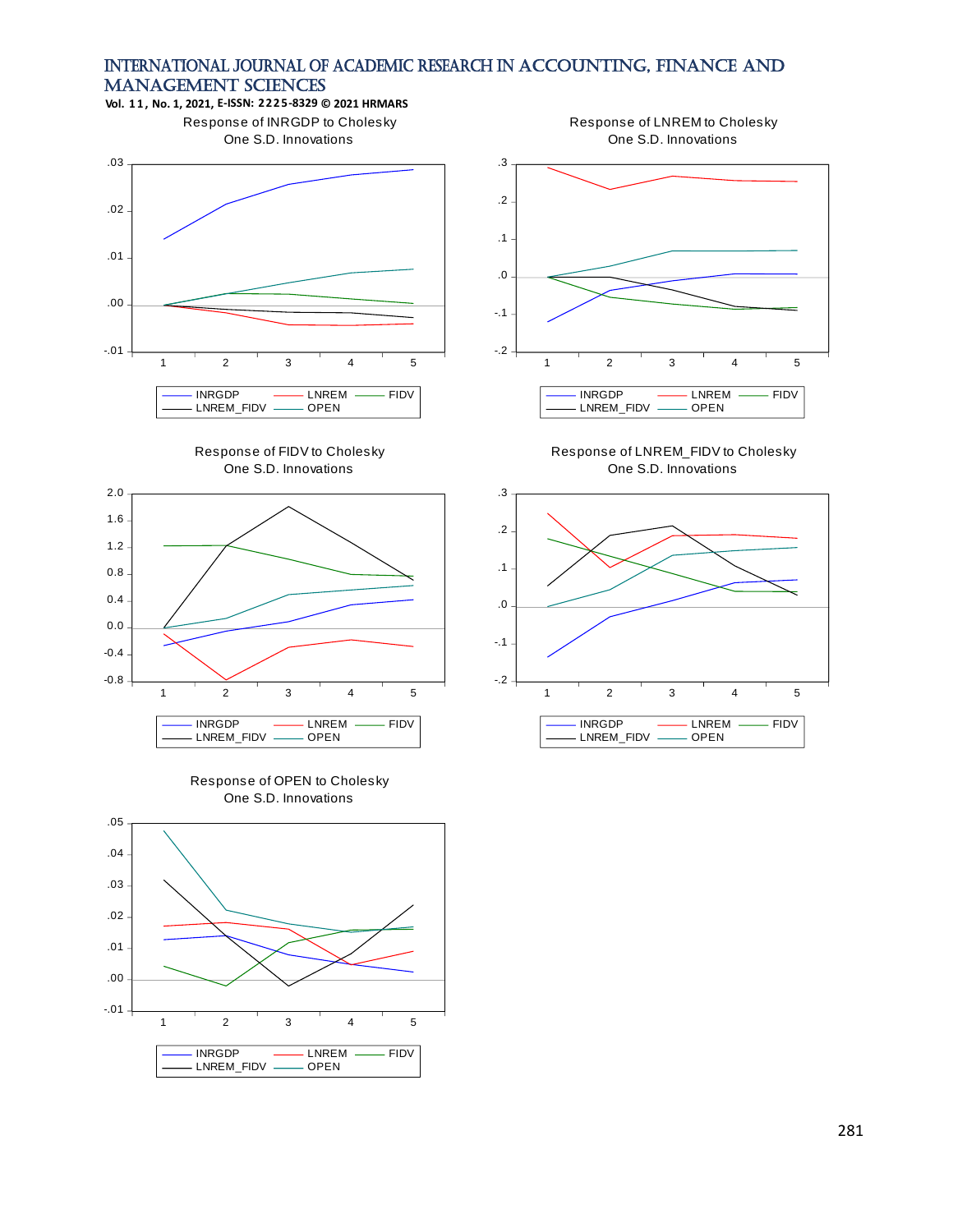**Vol. 1 1 , No. 1, 2021, E-ISSN: 2225-8329 © 2021 HRMARS**

For the impulse response result of real-GDP, the economic implication of this finding is that in the next five years, total additional change to real-GDP would depend on development of financial institution couple with investment of migrants' remittances received; while, its reduction in the next five years would be attributed to continuous unproductive usage of migrants' remittances received and trade openness. The response of migrants' remittances in next five year depends on both positive and negative reaction of other identified variables. The economic implication of this finding is that both productive usage of migrants' remittances received and development of financial institution have the tendency to improve and reduce migrants' remittances within the period of the next five years. Impulse response result table shows the response of financial development index in the next five (5) years. The implication of this finding is that development of financial institution couple with investment of migrants' remittances received and trade openness will jointly improve performance of financial development institution; while declining in real-GDP and migrants' remittance inflow in the next two and five years reduces financial development index respectively. In the next five years, impulse response of natural log of The interaction of migrants' remittances and financial development to other variables will be positive and negative. Implying that in the next five years, there would be increase in financial development index couple with investment of migrants' remittances received due to trade openness that allows more inflow of cash and kinds, and increase in real-GDP in the second and the half year (provided that all other variables affecting it is held constant). For trade openness, implying that increase that occurs in continuous removing trade barriers and allowing free trade is due to all the identified variables

### **Conclusion and Recommendations**

The results from this study established that the interaction effect of remittance and financial development index and trade openness positively impact real gross domestic product; while the migrants' remittances had a negative and significant effect on it. Also, findings showed that the financial development index had no significant effect on real-GDP. This study, therefore, concludes that the degree at which remittances influence economic growth in Nigeria depends on how developed is her financial market; while migrants' remittances depresses it. The study therefore, recommends that the Central bank of Nigeria (CBN) should reduce charges on migrants' remittance inflow to Nigeria in line with other African countries to discourage remittances sent through informal channels. When the charges are reduced more migrants would deem it necessary to send the money through the formal channel, by so doing, more interest and changes that would have accrued to the government of Nigeria through the commercial bank would not be lost through the process; also, make more fund available for the financial sector. Also, the Nigeria's apex bank should improve her regulatory framework to achieve the desired economic growth. Such a regulatory framework that involves financial instruments, the payment system, financial services and financial institutions in Nigeria need to be overhauled in line with the  $21<sup>st</sup>$  century.

### **References**

Acosta, P. A., Lartey, E. K. K., & Mandelman, F. S. (2007). Remittances and the dutch disease. Federal Reserve Bank of Atlanta *Working Paper* No.8

Adeleye, O. K. (2017). Capital flight, international remittance and Nigerian economic growth. *Journal of Public Sector Issues in Nigeria, 3*(3),147-163.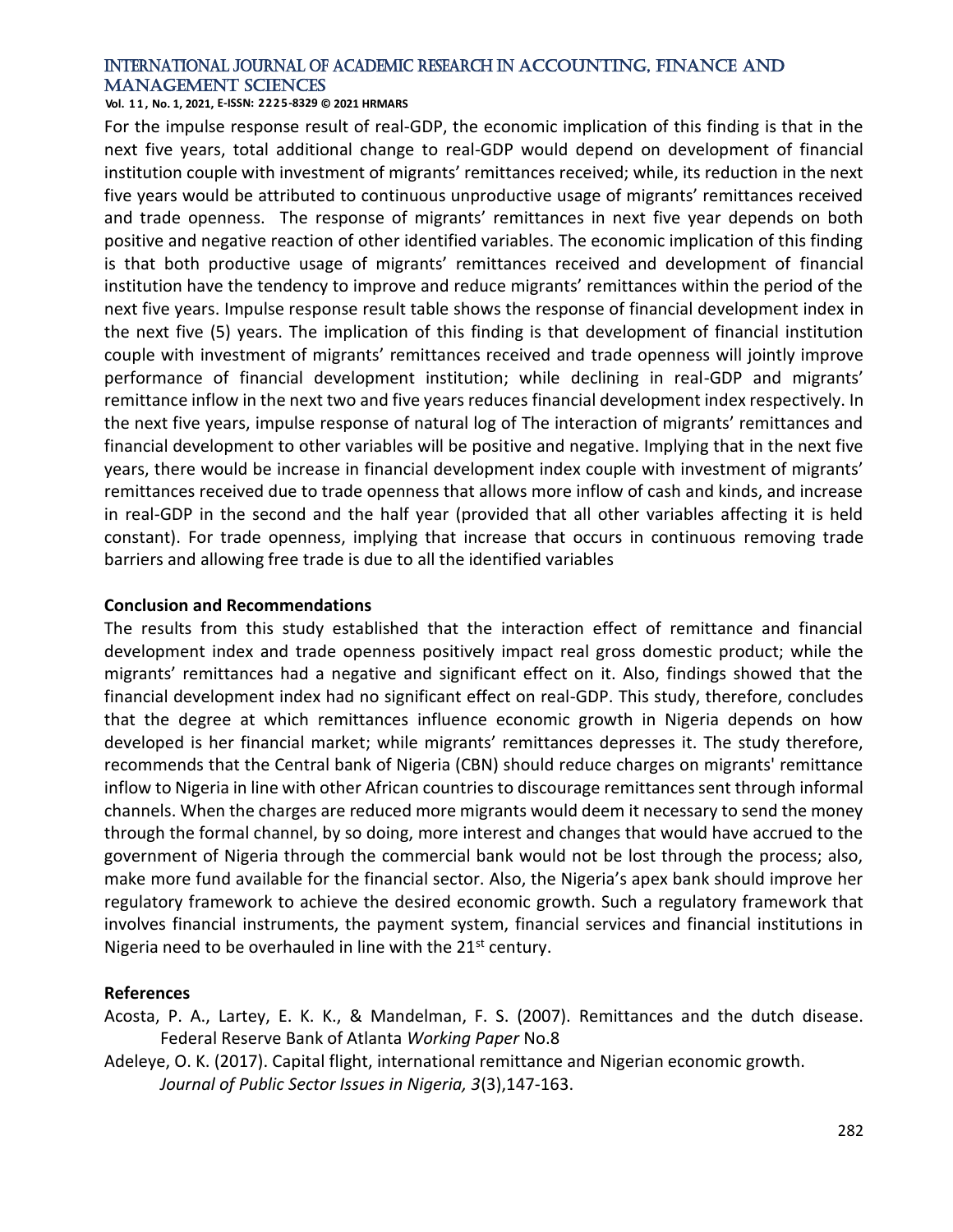**Vol. 1 1 , No. 1, 2021, E-ISSN: 2225-8329 © 2021 HRMARS**

- Adenutsi, D. E. (2011). Do remittances alleviate poverty and income inequality in poor countries? Empirical evidence from Sub-Saharan Africa. *Munch Persional Repec Archive, Paper No. 37130*.
- Ahamada, I., & Coulibaly, D. (2013). Remittances and growth in Sub-Saharan African countries: Evidence from panel causality test. *OSE-Ouvrir la Science Economique, 2*(3), 34-54.
- Aladejana, S. A., Oluwalana, F. A., Alabi, J. A., & Bolaji, S. A. (2020). An econometric analysis of external remittances on poverty reduction in Nigeria, 1986-2018. *International Journal of Management Studies and Social Science Research, 2*(3), 230-237.
- Ali, A., & Hassan, M. (2008). Migrant remittances and domestic investment? New evidence from panel co-integration. *Discussion Paper Series EDP-1308.*
- Altin, G. (2013). The role of remittances on economic growth: An empirical investigation of 12 CEE Countries. *International Business & Economics Research Journal, 12*(2), 20-36
- Anyanwu, J. C., & Erhijakpor, A. E. O. (2009). International remittances and economic growth in Africa. *Global Development Studies*, *15*(3-4), 23-34.
- Babatunde, O., Olayinka, M., & Okwy, P. (2011) Impact of workers' remittances on financial development in Nigeria. *International Business Research, 4*(4), 13-26.
- Catrinescu, M., Miguel, L., Piracha, M. & Quillin, M. (2009). Remittances, institutions, and economic growth. *World Development, 37*(1), 81–92.
- Chami, R., Fullenkamp, C., & Samir, J. (2003). Are immigrant remittance flows a source of capital for development? *IMF Working Paper* WP/03/189.
- Chee-Keong, C., & Sok-Gee, C. (2007). Financial development and economic growth. *African Journal of Business management, 2*(3), 23-45.
- Darrat, A. F. (1999). Are financial deepening and economic growth causally related? Another look at the evidence. *International Economics Journal, 13*(2), 19-35.
- Demetriades, P., & Law, S. H. (2006). Finance, institutions and economic development. *International Journal of Finance and Economics, 11*(3), 245-260.
- Ekpeno E. (2015). Financial development, institutions and economic growth: Evidence from Sub-Saharan Africa. *Munich Personal RePEc Archive*. *http://mpra.ub.uni-muenchen.de/66085/*
- Falade, A. O. O. (2019). Poverty reduction in Nigeria: Do remittances inflow really matter? *Nigerian Studies in Economics and Management Sciences, 2*(1), 26 – 33.
- Giuliano, P., & Ruiz-Arranz, M. (2005). Remittances, financial development, and growth. *IMF Working Paper No. 05/234.*
- Hamma, I. E. (2016). Linking remittances with financial development and institutions: A study from selected MENA countries. Retrieved from *http://www.ffhalshs-01655353f*
- Iheke, O. R. (2012). The effect of remittances on the Nigerian economy. *International Journal of Development and Sustainability, 1*(2), 614-621
- International Monetary Fund. (2009). Do workers' remittances promote economic growth? *International Monetary Fund Working Paper, WP/09/153*, Washington, DC.
- Jongwanich, J. (2008). Workers' remittances, economic growth and poverty in developing Asia and the Pacific countries (UNESCAP *Working Paper* No. 01). Retrieved from http://www.unescap.org/pdd/publications/workingpaper/wp\_07\_01.pdf
- Jung, W. S. (1986). Financial development and economic growth: International evidence. *Econ. Dev. Cultural Change*, *3* (4), 336-346.